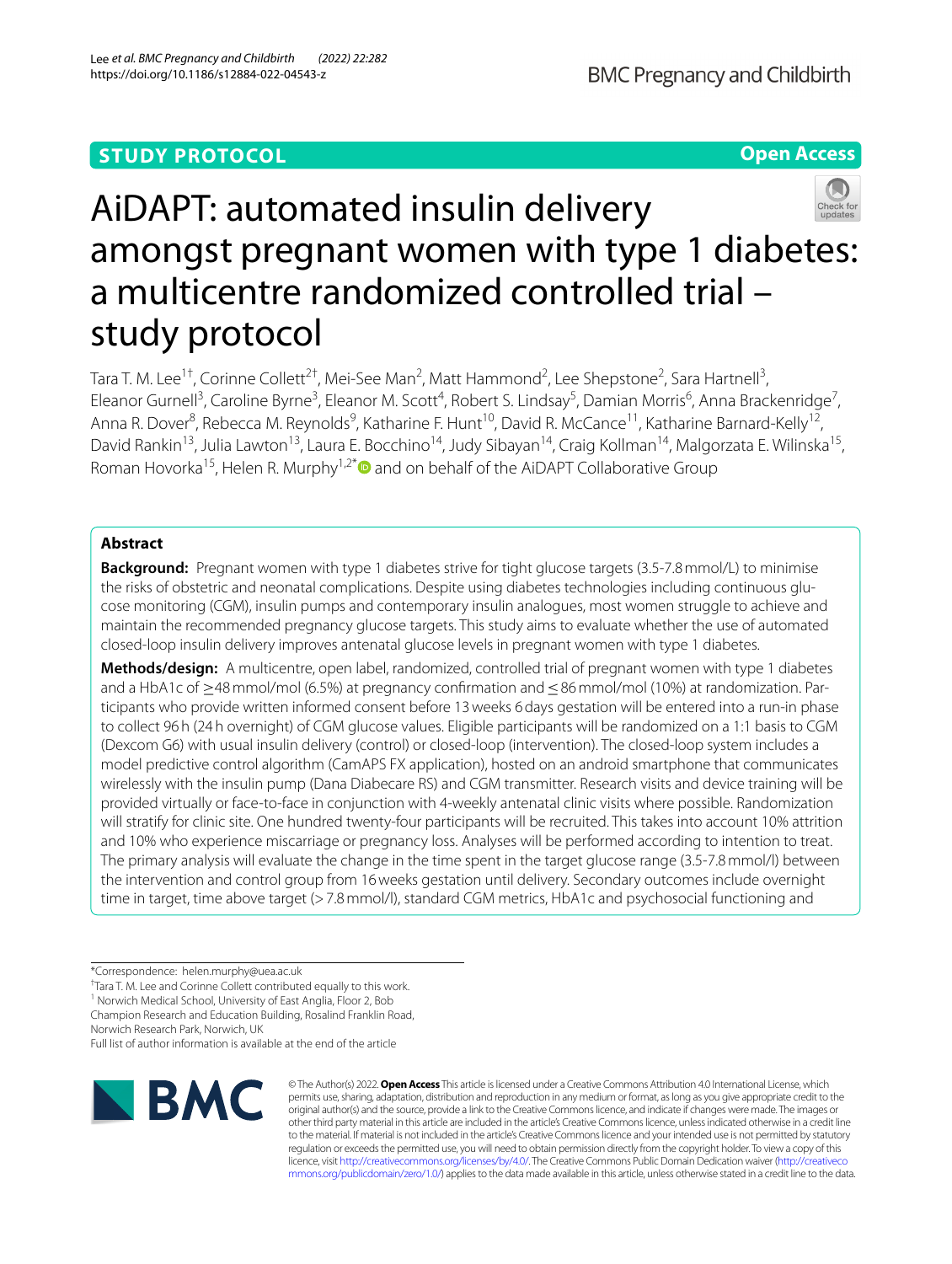health economic measures. Safety outcomes include the number and severity of ketoacidosis, severe hypoglycaemia and adverse device events.

**Discussion:** This will be the largest randomized controlled trial to evaluate the impact of closed-loop insulin delivery during type 1 diabetes pregnancy.

**Trial registration:** [ISRCTN 56898625](http://www.isrctn.com/ISRCTN56898625) Registration Date: 10 April, 2018.

### **Background**

The importance of avoiding hyperglycaemia to reduce preterm delivery, large for gestational age (birth weight>90th percentile) and neonatal morbidity is well recognised [\[1,](#page-8-0) [2\]](#page-8-1). To deliver healthy infants, women with diabetes are advised to aim for tight glucose targets of between 3.5-7.8mmol/L throughout pregnancy (63-140mg/dl) [\[3](#page-8-2)]. However, despite increased use of continuous glucose monitoring (CGM), continuous subcutaneous insulin infusion (CSII) and improved insulin analogues, achieving and maintaining the recommended glucose targets remains challenging for most pregnant women with type 1 diabetes  $[4-6]$  $[4-6]$ . Thus, the incidence of obstetric and neonatal complications in ofspring of women with type 1 diabetes remain substantially higher than in the general maternity population  $[1, 7]$  $[1, 7]$  $[1, 7]$  $[1, 7]$ .

The CONCEPTT trial confirmed the benefits of CGM use but glycaemic and neonatal outcomes remained suboptimal [\[6](#page-8-4)]. Data from CONCEPTT and other CGM studies, demonstrate that pregnant women with type 1 diabetes spend only 50% time within the recommended glucose targets during the frst and second trimesters, rising to 60-70% in late gestation  $[8-11]$  $[8-11]$ . These CGM data from various healthcare settings confrm the urgent unmet need for better tools to improve antenatal glucose levels throughout pregnancy to reduce the burden of obstetric and neonatal complications. Population based data suggest minimal centre-to-centre variation in antenatal glycaemic attainment, therefore such tools need to be applicable for widespread use across healthcare settings [\[1](#page-8-0)].

The three components of a closed-loop system are a CGM, an insulin pump, and a computer-based control algorithm to compute information from the CGM glucose levels into an automated insulin dose. Hybrid closed-loop systems are associated with improved glucose levels in a range of type 1 diabetes populations, including children, very young children and young adults  $[12–14]$  $[12–14]$  $[12–14]$  $[12–14]$ . These patient groups experience physiological changes in insulin sensitivity with variation in day-to-day insulin requirements, similar to the gestational fuctuations during pregnancy [\[15,](#page-8-10) [16](#page-8-11)].

We previously completed four pilot studies of closedloop insulin delivery over short durations  $[17–20]$  $[17–20]$  $[17–20]$ . They provided feasibility data on 54 pregnant women with type

1 diabetes, frstly over 24-h under carefully supervised experimental conditions [\[17](#page-8-12), [18\]](#page-9-1), and then in home settings over 28days [[19,](#page-9-2) [20\]](#page-9-0). Participants using overnight closed-loop for 28days had signifcant improvement in nocturnal glucose levels increasing time in range (TIR 3.5-7.8mmol/L) from 60 to 75% [\[19](#page-9-2)]. Participants using day-and-night closed-loop for 28days had no diference in antenatal glycaemia but signifcantly less hypoglycaemia during closed-loop compared with CGM and insulin pump therapy [\[20\]](#page-9-0). After the randomized crossover studies, most participants (84%) chose to continue using closed-loop in hospital settings during and after birth with some continuing closed-loop use for up to 6weeks postpartum  $[19-21]$  $[19-21]$  $[19-21]$ . These initial studies were of short duration with small numbers of participants and used prototype closed-loop systems with earlier generation CGM sensors, insulin pumps and control algorithms.

This trial aims to evaluate the clinical efficacy of closedloop insulin delivery throughout pregnancy in a larger sample, across multiple sites with varying levels of diabetes technology experience. It also aims to understand more about women's and health care professionals' experiences of using closed-loop and to provide estimates of its cost-efectiveness in type 1 diabetes pregnancy. We hypothesized that using closed-loop compared to standard insulin delivery would assist pregnant women with type 1 diabetes to achieve target antenatal glucose levels (TIR 3.5-7.8mmol/L).

# **Methods / design**

# **Overall trial design**

AiDAPT is a multicentre, randomized, open-label, twoarm parallel group trial comparing automated closedloop (automated insulin delivery or artifcial pancreas) and standard insulin delivery for pregnant women with type 1 diabetes.

Pregnant women with at least 1 year's duration of type 1 diabetes and who are  $\leq$ 13 weeks and 6 days gestation with a HbA1c of 48 to  $\leq 86$  mmol/mol (6.5 to  $\leq 10.0\%$ ) will be recruited through nine outpatient antenatal diabetes clinics across the United Kingdom. They will undergo a run-in phase of masked CGM (Dexcom G6 CGM system) to ensure tolerance to the devices. Masking is not required for participants already using the Dexcom G6 CGM system before enrolment. Participants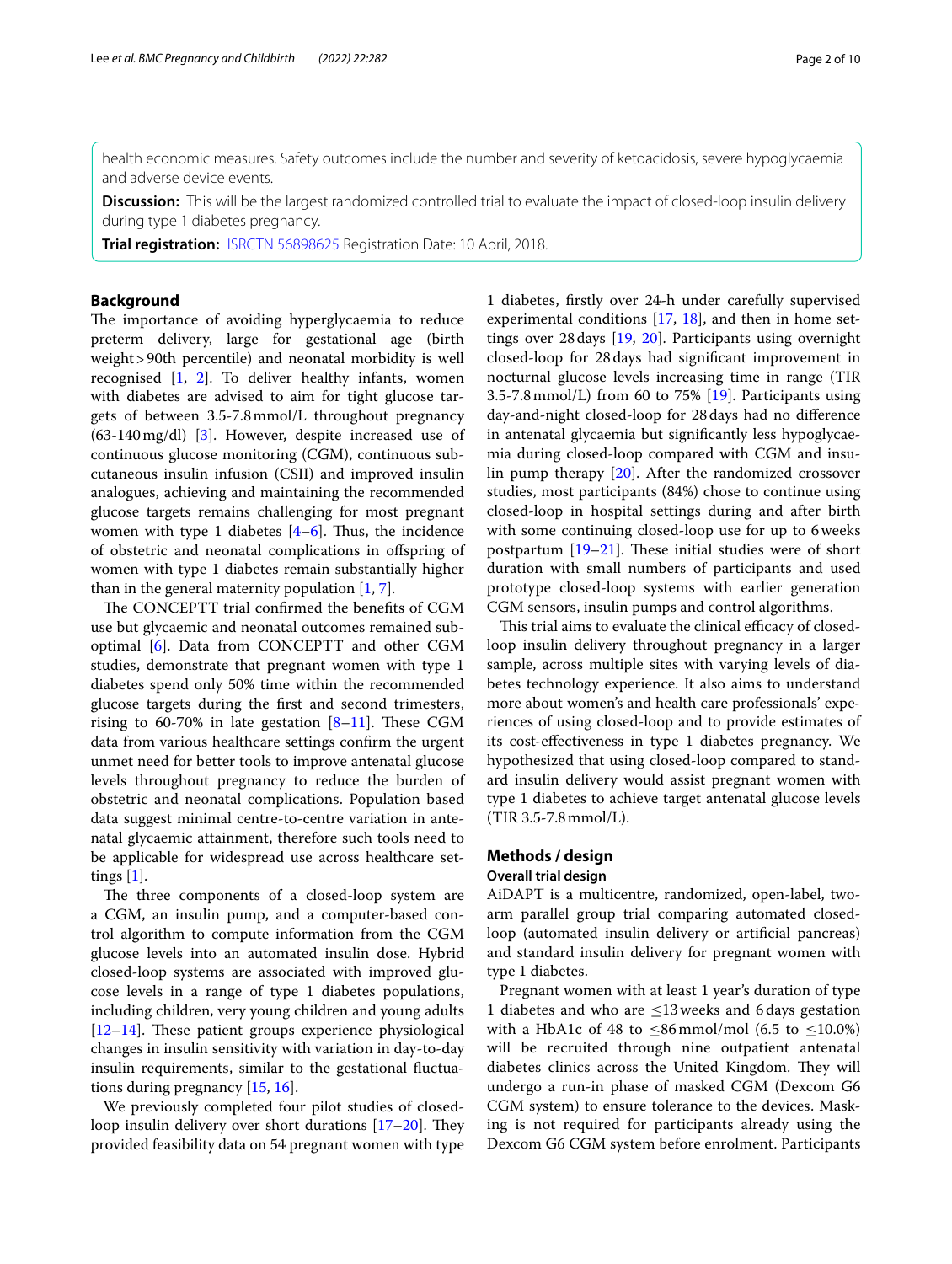for whom >96h of CGM data with  $\geq$ 24h overnight (11 pm to 7 am) is collected, will be randomized on a 1:1 basis to automated closed-loop (CamAPS FX automated insulin delivery) or continue with standard insulin delivery (insulin pump or multiple daily injections). Participants using hybrid closed-loop systems other than CamAPS FX are eligible provided they are willing to use the study CGM. Participants in both arms will use the same Dexcom G6 CGM system with support for insulin dose adjustment from their usual antenatal clinical care team. Participants may also continue to use the study devices during antenatal hospital admissions, including the delivery admission, and for up to 6 months postpartum.

The primary outcome is the percentage of time spent with glucose levels between 3.5-7.8mmol/L based on CGM levels between 16weeks gestation and delivery.

#### **Modifcations to the study protocol**

Two events led to modifcations to the original study protocol:

### *COVID-19 pandemic*

The COVID-19 pandemic led to changes in maternity service provision within the NHS, with increased clinical pressures among trial staf and restricted face-to-face visits and laboratory access. The following changes were made to maintain safety of participants and healthcare professionals and minimise staf burden.

- 1. Glucose management indicator (GMI) estimates from participants own intermittent or real-time CGM systems are allowed as part of inclusion criteria if laboratory HbA1c is unavailable
- 2. Research visits and device training for both intervention and control groups are available virtually via video-call or telephone
- 3. Blood samples for future metabolic research are made optional

### *Changes to clinical care guidelines*

Changes to National Institute for Health and Care Excellence (NICE) guidelines [\[22\]](#page-9-4), which were implemented during 2021, offer 12 months of NHS funded CGM use to all pregnant women with type 1 diabetes. This means that those starting NHS funded CGM at 10-12weeks gestation and delivering at 36-38weeks could have an additional 5-6months of CGM use after delivery, potentially disadvantaging trial participants who were offered only limited (6-8 weeks) postnatal CGM use. The postpartum duration of CGM or closed-loop use was thus extended to 6 months to bring the study protocol in line with standard NHS clinical care. This provides an opportunity to gather data regarding maternal glucose levels and insulin doses during the frst 6 months postpartum. From December 2021, eligible participants will be invited to continue with CGM or closed-loop use (as per randomization allocation) following delivery with minimal additional burden for mothers or trial staff and fexible scheduling of virtual study visits at 8-12 and 24  $(+/-2)$  weeks postpartum.

### **Primary research questions**

Among pregnant women with type 1 diabetes;

- 1) What is the biomedical impact of closed-loop insulin delivery?
- a. Does automated closed-loop insulin delivery improve maternal glycaemia during the second and third trimester, compared to standard insulin delivery?
- b. Is automated insulin delivery safe in terms of rates of adverse events, maternal hypoglycaemia and diabetic ketoacidosis?
- c. Is in-hospital use of automated insulin delivery safe on obstetric wards and delivery unit?
- 2) What is the psychosocial impact of closed-loop insulin delivery?
	- a. What are women's experiences of, and view about, using closed-loop insulin delivery to manage their diabetes during pregnancy?
	- b. How might closed-loop systems be improved for future use by pregnant women?
	- c. What information, training and support do healthcare professionals need to support pregnant women to use closed-loop systems?
- 3) What are the potential costs and benefts of closedloop insulin delivery?
	- a. Is automated closed-loop insulin delivery costefective?
	- b. Does closed-loop have an impact on Quality Adjusted Life Years (QALYs)?

### *Eligibility criteria*

Participants are eligible if they fulfl the following inclusion criteria: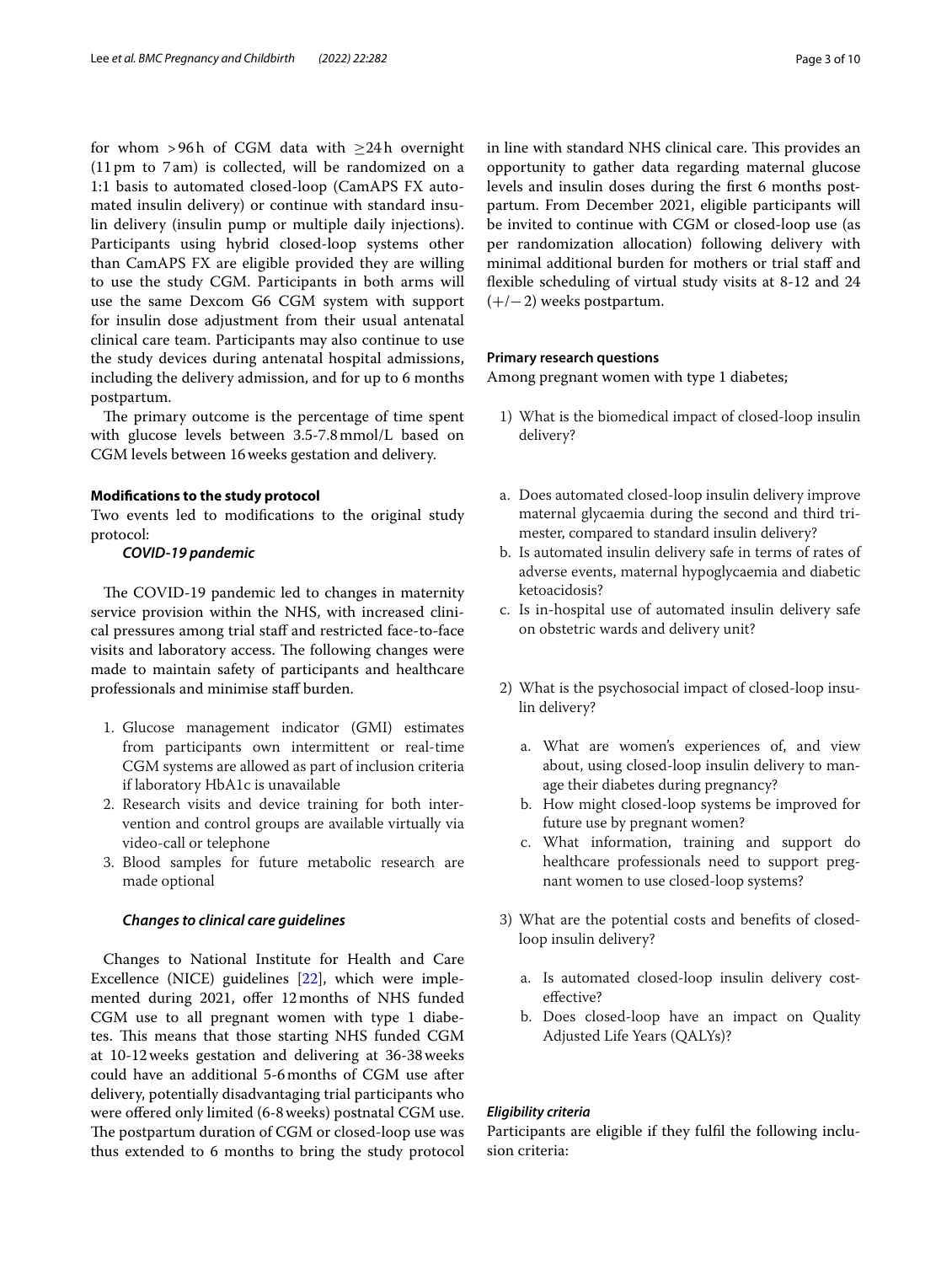- 1. Between 18 and 45 years of age
- 2. Type 1 diabetes for at least 12months
- 3. Viable pregnancy confrmed by ultrasound, up to 13weeks and 6days gestation
- 4. On intensive insulin therapy  $(\geq 3$  injections/day or insulin pump). This includes sensor augmented insulin pumps and hybrid closed-loop systems other than CamAPS FX
- 5. Willingness to use the study devices throughout the trial
- 6. HbA1c level  $\geq$  48 mmol/mol ( $\geq$ 6.5%) at booking (first antenatal contact) and  $\leq$  86 mmol/mol ( $\leq$ 10%) at point of randomization
- 7. Provide informed consent
- 8. Have access to email

### *Exclusion criteria*

- 1. Non-type 1 diabetes
- 2. Other physical or psychological disease which, is likely to interfere with the normal conduct and interpretation of the study results, as per investigator judgement
- 3. Current treatment with drugs known to interfere with glucose metabolism (e.g. high dose corticosteroids)
- 4. Known or suspected insulin allergy
- 5. Advanced nephropathy (eGFR <45), severe autonomic neuropathy, uncontrolled gastroparesis or severe proliferative retinopathy, as per investigator judgement
- 6. Target glycaemia or very high HbA1c i.e. frst antenatal HbA1c <48mmol/mol (<6.5%) and HbA1c >86mmol/mol (>10%). Those with HbA1c >86mmol/mol (>10%) may participate if they achieve HbA1c ≤86mmol/mol (≤10%) before randomization.
- 7. Total daily insulin dose  $\geq$  1.5 units/kg
- 8. Severe visual or hearing impairment
- 9. Unable to speak and understand English

## **Recruitment**

Potential participants will be provided with paper or electronic study information leafets and invited to join the study usually at least 1 week before recruitment. Written informed consent will only be obtained by trained staf at each site after a viable pregnancy has been confrmed by ultrasound up until 13weeks 6days.

Baseline data including past medical, diabetes and obstetric history and current diabetes management will be collected. A brief physical examination (blood

pressure, height and weight measurements) will be performed. Participants will wear a study CGM to ensure the device is tolerated and provide a baseline assessment of glycaemia before randomization. They will be asked to complete the following validated questionnaires as applicable; Euroqol Five Dimensions Health-Related Quality of Life Questionnaire (EQ-5D) [\[23](#page-9-5)], Diabetes Distress Scale [[24](#page-9-6)], Hypoglycaemia Fear Survey II (worry scale only)  $[25]$ , and Pittsburgh Sleep Quality Index  $[26]$  $[26]$  $[26]$ . The relevant permissions were sought and received for all questionnaires during study protocol development.

#### **Randomization**

CGM sensor data from the run-in phase will be reviewed. If there are technical difficulties and/or inadequate CGM data (<96h total or<24h between 11pm-7am) a second CGM sensor may be provided. After the run-in phase, participants are randomized to either closed-loop or standard insulin delivery with CGM via a web-based randomization system. Participants will be allocated on a 1:1 basis with stratifcation per study site.

# **Intervention**

### *Closed-loop*

Participants will be switched from their personal insulin pump or multiple daily injections to the study insulin pump (Dana Diabecare RS) with face-to-face or virtual training provided by the research educator or clinical care team. A demonstration on starting and stopping the CamAPS FX closed-loop system, setting and responding to alarms and device troubleshooting will be provided. Participants will be advised to manually use the bolus calculator for all insulin boluses when ten gram or more of carbohydrate are consumed. These recommendations will be reinforced using Pregnancy 'Top Tips' educational leaflets; [\(https://abcd.care/dtn-uk-top-tips\)](https://abcd.care/dtn-uk-top-tips) and closedloop webinars [\(https://camdiab.cdep.org.uk/](https://camdiab.cdep.org.uk/)).

### *Standard care*

Training (face-to-face or virtual) will be provided on Dexcom G6 sensor insertion, CGM data interpretation, dietary advice and insulin dose adjustment. The same instructions to bolus when ten gram or more of carbohydrate are consumed and the same Pregnancy and CGM 'Top Tips' educational leafets will be provided alongside CGM webinars [\(https://abcd.care/dtn-education/diabe](https://abcd.care/dtn-education/diabetes-tech-in-pregnancy) [tes-tech-in-pregnancy\)](https://abcd.care/dtn-education/diabetes-tech-in-pregnancy) with specifc modules applicable for each trimester, including CGM use during labour/ birth and postpartum.

### *Follow-up visits and data collection*

Ongoing study visits will be scheduled to coincide with routine clinic visits, which occur at least 4-weekly from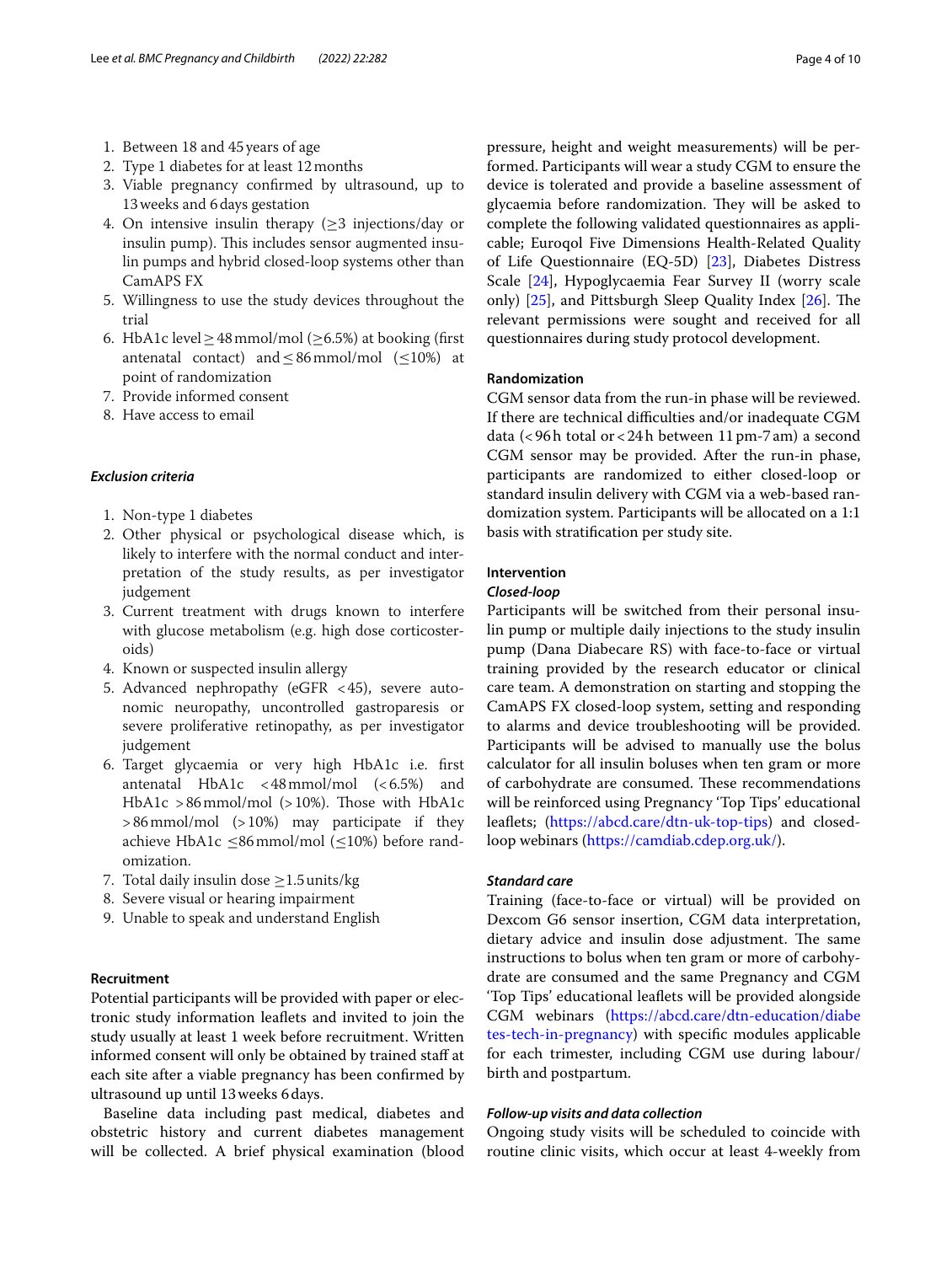12 to 36 weeks gestation. The following data will be recorded; maternal weight and blood pressure, insulin dose and type, details of device issues and adverse events throughout the study. The baseline questionnaires will be repeated at 34-36weeks and for intervention arm participants, an additional INsulin delivery Systems: Perspectives, Ideas, Refections and Expectations (INSPIRE) questionnaire will be completed [[27\]](#page-9-9).

Obstetric input and ultrasound scans will be performed at approximately 20, 28, 32 and 36weeks gestation as per routine clinical care. Any inpatient hospital admissions with be recorded. At delivery, data regarding obstetric and neonatal outcomes will be collected. After delivery a virtual or in-person visit will be held at 8-12 and at 24weeks with additional infant feeding details documented.

Trial data will be recorded by trained staff at each site on a web-based database and associated with the participant's initials and study ID. CGM and insulin data will be collected via manufacturer's cloud software and associated with the participant's initials and study ID.

#### *Safety*

Participants will be reviewed for use of study devices and adverse events including a skin assessment at all study visits. All adverse events and device defciencies will be recorded on a web-based database and associated with the participant's initials and study ID, with additional detail on Serious Adverse Events (SAEs), Serious Adverse Device Efects (SADEs), diabetic ketoacidosis events, severe hypoglycaemic events and in-patient admissions. SAEs and SADEs will be immediately notifed to Norwich Clinical trials unit. These will be reported onwards to the manufacturer and/or research ethics committee as required.

### *Bloods*

Blood collection for HbA1c levels will be performed where possible, at randomization, 24-26 and 34-36weeks with additional biorepository samples for future metabolic studies in those that consent.

### *Qualitative interviews*

Approximately 25 participants randomized to closedloop insulin delivery will be recruited from across the trial sites and purposively sampled to capture diversity in terms of age, education, socio-economic status, previous pregnancies, diabetes duration and baseline HbA1c. Baseline interviews will be conducted as soon as possible post-randomization to enable pre-pregnancy diabetes management and initial expectations of closed-loop insulin delivery to be explored. The same participants will be re-interviewed at 34-36 weeks gestation to explore whether and how using closed-loop has afected their diabetes management, pregnancy experiences, work and family lives.

20-25 site staff will be recruited from across the trial sites and sampled to capture diversity in terms of clinical and trial experience. Interview will take place near the end of the trial. These will explore staff 's experiences of delivering the trial and supporting pregnant women using closed-loop insulin delivery and their views about the training and resourcing health professionals would need to support women using closed-loop systems in routine clinical care.

In keeping with other investigations of user and health professional experiences of closed-loop technology [[28–](#page-9-10) [30\]](#page-9-11), a flexible, open-ended approach will be used, allowing participants to raise issues they consider salient, including those unforeseen at the study outset. Interviews will be informed by topic guides, developed in light of earlier qualitative investigations of closed-loop system use  $[28-30]$  $[28-30]$  and inputs from the co-investigator team. Data collection and analysis will take place concurrently so that fndings identifed in early interviews can inform the topics explored in later accounts.

### *Treatment discontinuation*

In consenting to the trial, participants are consenting to trial treatments, follow-up and data collection. However, an individual participant may have treatment stopped early for any of the following reasons: participant withdrawal of consent; unacceptable adverse device efect or adverse event; change in participant's condition which justifes discontinuation of treatment; signifcant clinical investigation plan violation or noncompliance; any other signifcant medical event or start of medications that signifcantly afect glucose metabolism (with the exception of prophylactic steroids for fetal lung maturation).

Participants who discontinue protocol treatment should remain in the trial for the purpose of follow up, and data collection and analysis, if they consent.

#### *Primary outcome*

The primary outcome is the percentage of time spent with CGM glucose levels between 3.5-7.8mmol/L between 16weeks gestation and delivery.

### *Secondary outcomes*

Secondary outcomes include maternal glycaemic, obstetric and psychosocial outcomes, neonatal health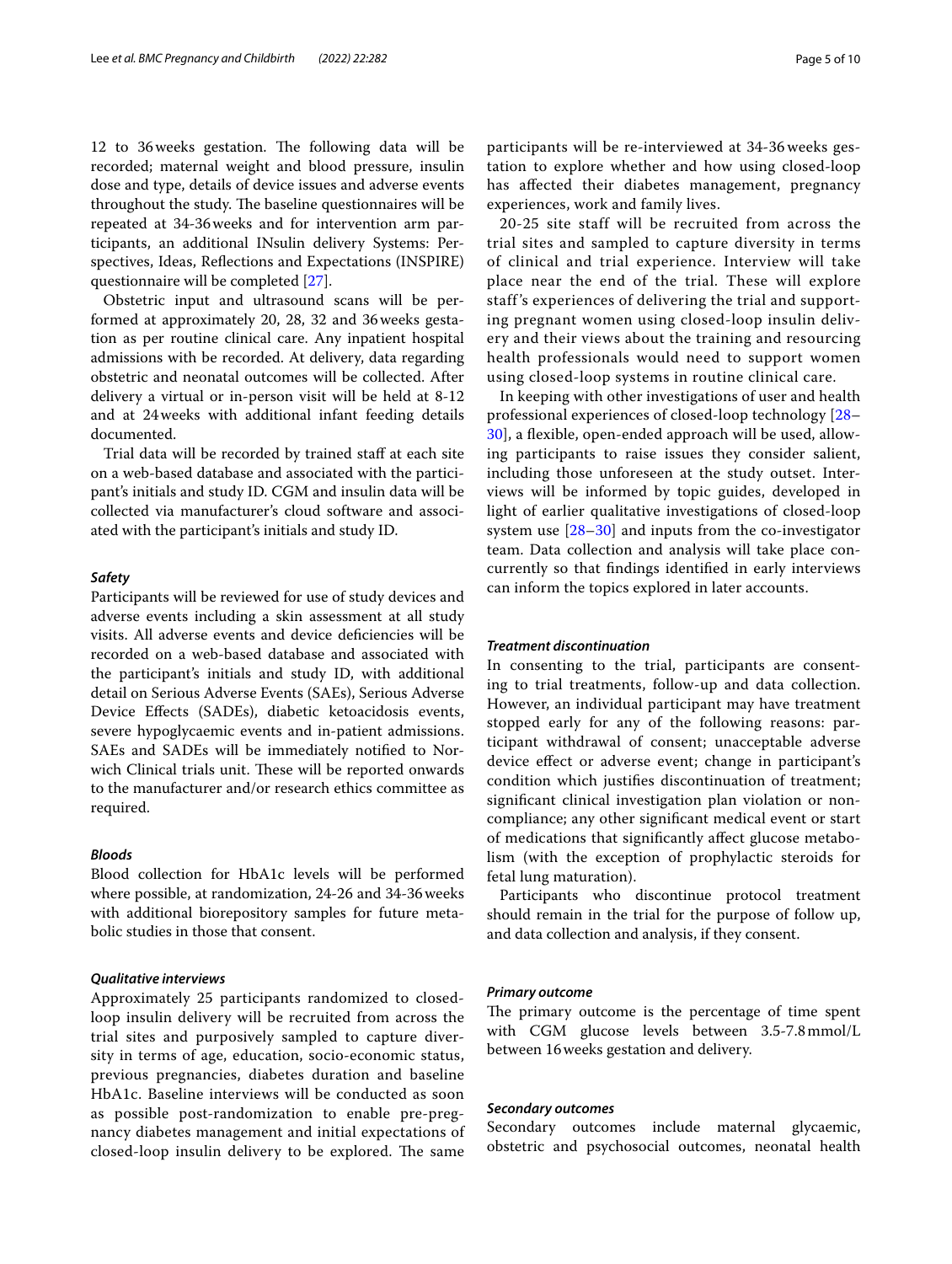outcomes, safety outcomes, healthcare professional experiences and health economic outcomes.

# **Maternal Glycaemic outcomes** *During pregnancy*

- 1. The percentage of time spent with CGM glucose levels above and below target range (>7.8mmol/L and<3.5mmol/L), mean CGM glucose and CGM glucose variability measures; glucose standard deviation (SD) and coefficient of variation  $(CV)$
- 2. The frequency and severity of hypoglycaemia episodes <3.5mmol/L (level 1) and<3.0mmol/L (level 2) for more than 15min duration
- 3. The international CGM time in range consensus targets; CGM glucose levels 3.5-7.8mmol/L>70% (16h 48min), >7.8mmol/L<25% (6h), <3.5mmol/L<4%  $(1h)$ , and < 3.0 mmol/L < 1%  $(15 \text{ min})$
- 4. The Low Blood Glucose Index (LBGI) to quantify the risk of hypoglycaemia
- 5. Change in maternal HbA1c based on blood samples collected at baseline, 24-26weeks, 34-36weeks
- 6. CGM glucose levels during the frst (<12weeks 6days gestation), second (13-27weeks 6days gestation) and third trimesters (28weeks until delivery)
- 7. CGM glucose levels during the 24h (midnight to midnight) and overnight time 23.00- 07.00h

### **Postpartum**

- 1. Percentage of time spent with CGM glucose levels between 3.9–10.0mmol/L
- 2. Frequency and duration of glycaemic excursions assessed using CGM (% time spent >10.0mmol/L and<3.9mmol/L, mean glucose & glucose variability)
- 3. Maternal insulin doses to assess postnatal changes in insulin delivery

### **Obstetric outcomes**

- 1. Gestational weight gain
- 2. Maternal hypertensive disorders
- 3. Fetal growth patterns
- 4. Mode of delivery
- 5. The gestational age at delivery and indication for preterm delivery (<37weeks)
- 6. Adverse events including pregnancy loss <24weeks, stillbirth, neonatal death

7. Maternal hospital admissions and length of hospital stay

## **Neonatal outcomes**

- 1. Neonatal morbidity including treatment for neonatal hypoglycaemia, neonatal jaundice and respiratory distress
- 2. Infant birth weight (customised birth weight percentile, incidence of large and small for gestational age)
- 3. Neonatal intensive care unit admission >24h
- 4. Infant feeding at hospital discharge, 8-12weeks postpartum, and 24weeks postpartum
- 5. Hospital length of stay (from delivery until hospital discharge), including re-admissions >24h within the frst 7 days from birth

## **Safety outcomes**

The frequency and severity of

- 1. Diabetic ketoacidosis
- 2. Severe hypoglycaemia events (defned as requiring third party assistance)
- 3. Adverse device efect

### **Psychosocial outcomes**

- 1. Questionnaires during early and late pregnancy
- 2. Qualitative interviews:
- 25 women randomized to the closed-loop arm
- Up to 25 staf from the trial sites will be interviewed
- 3. Postpartum: self-reported diabetes and treatmentrelated experience as described through descriptive writing using free text

## **Health economic outcomes**

1. Cost of the closed-loop (study pump, CGM, and CamAPS FX) and

control-arm (CGM and insulin delivery) glucose monitoring and insulin delivery systems including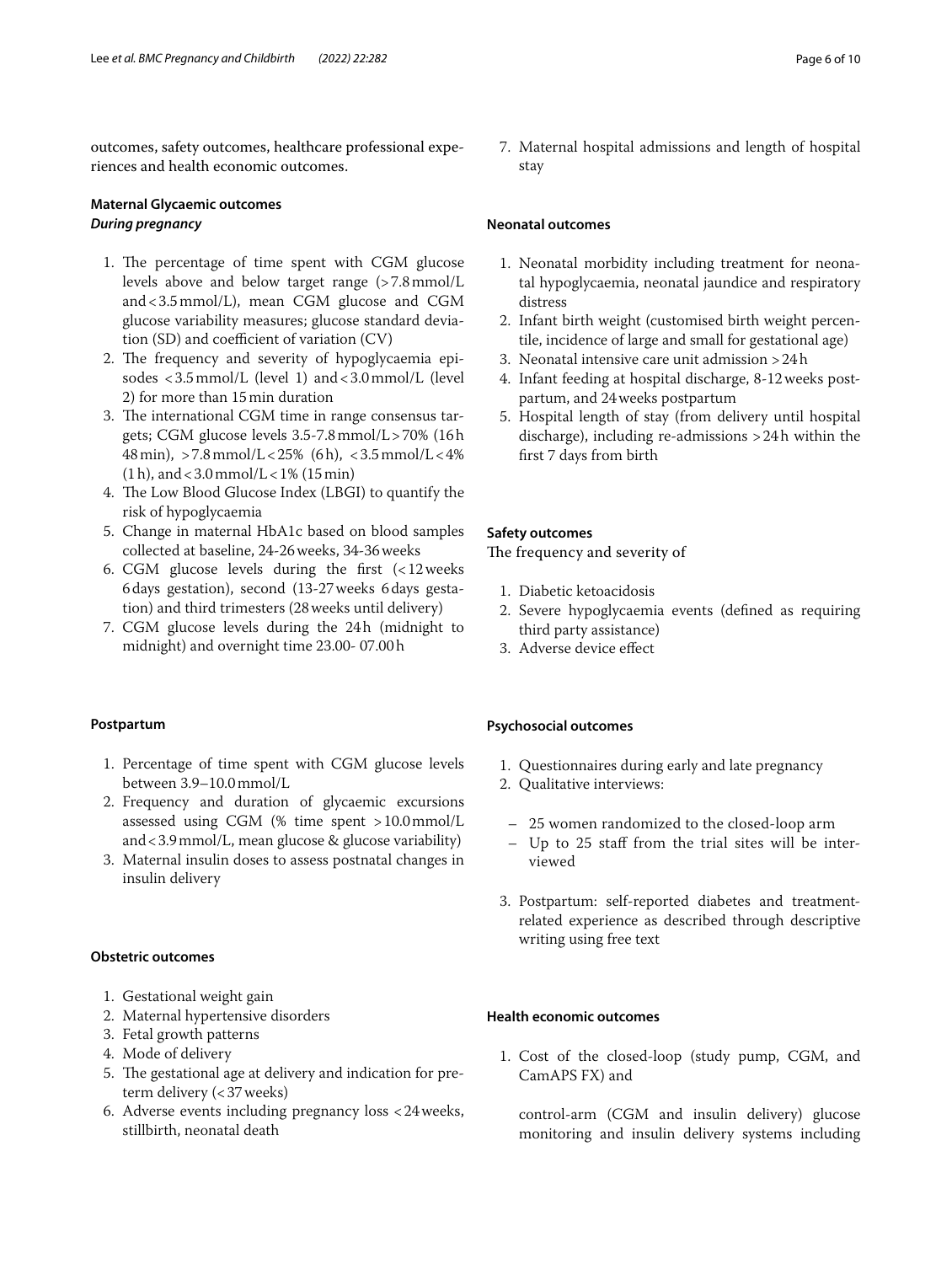device training costs for intervention and control arm participants

- 2. Maternity health care use including NHS antenatal clinic visits, and between visit contacts which will be grouped as questions around a) diabetes management, b) technical device issues, c) both diabetes and device issues
- 3. Antenatal hospital admissions (number and total length of hospital stay) including the delivery admission length of hospital stay
- 4. Neonatal health care use including costs of delivery, costs associated with any complications of delivery, and neonatal complications
- 5. Neonatal intensive care unit admissions (level of care and duration of admission) and total neonatal length of hospital stay
- 6. The EQ-5D Health-Related Quality of Life Questionnaire [\[23](#page-9-5)]

The cost-effectiveness of the closed loop system will be estimated using the study primary outcome measure of time spent with glucose levels between 3.5-7.8mmol/L. This cost-effectiveness study will estimate any additional cost per additional week of target glucose control. Additionally, collection of the EQ-5D will enable estimation of quality adjusted life years (QALYs) for a cost-utility analysis.

#### **Statistical analysis**

Analyses will be performed according to intention to treat. For the primary outcome, a linear mixed efects regression model will be ft with time in range from 16weeks gestation until delivery as the dependent variable adjusting for baseline time in range, insulin delivery modality and clinical centre as a random efect. A point estimate, 95% confdence interval and *p*-value will be reported for the treatment efect based on the linear regression model.

For secondary glycaemic outcomes, similar models will be used. Linear regression models will compare continuous outcomes between treatment groups by adjusting for corresponding baseline metrics of insulin delivery modality, clinical centre as a random effect. Generalized linear mixed effects models will be used to compare CGM measured episodes of hypoglycaemia.

Selected CGM outcomes (mean CGM glucose, time in, above and below range, glucose SD and CV) will be calculated for the overnight period (23.00-07.00h). These same selected CGM outcomes will also be calculated for each of the frst, second and third trimesters separately, with similar linear models used to compare between group diferences.

For assessing group diference in obstetric outcomes, infant outcomes and safety outcomes, linear regression models will be used to compare continuous and ordinal variables. Logistic regression will be used to compare categorical variables, and Poisson regression models will be used to compare event rates, while adjusting for baseline insulin delivery modality and random clinical centre efect. For analysis of adverse events, formal statistical comparisons will only be performed when there are enough observed events.

For assessing group diference in questionnaire data at 34-36weeks, linear regression models will be ft while adjusting for corresponding baseline scores, insulin delivery and clinical centre.

For the postpartum data analysis, a linear mixed efects regression model will be ft with time in range from trial entry during pregnancy through until 24weeks postpartum as the dependent variable. This model will adjust for baseline time in range and insulin delivery modality as fxed efects, and clinical centre and subject as random efects. We will also evaluate whether there is a difference in the therapeutic efect of closed-loop between pregnancy and postpartum. Predictive, generalised linear models will be used to explore correlations between maternal insulin doses, infant feeding and postpartum glycaemia.

### **Sample size estimation**

The power calculations aim to compare the effect of closed-loop on the time spent in the target glucose range (3.5-7.8mmol/L) and are based on data from our previous studies of CGM and closed-loop in type 1 diabetes pregnancy [\[6](#page-8-4), [19,](#page-9-2) [20](#page-9-0)]. To detect a 10% diference the time spent in the CGM Time In Range (TIR) 3.5-7.8mmol/L between closed-loop and standard insulin delivery, 98 participants are needed to achieve 90% power and an alpha level of 0.05 (two-tailed). The standard deviation of the primary efficacy outcome is 15% as observed in the CONCEPTT trial [\[6](#page-8-4)]. We anticipate 10% pregnancy losses and up to 10% of randomized participants who withdraw, which takes the total sample size to  $n = 124 (62)$ per arm) participants randomized.

The postpartum 6 month follow up is an exploratory add-on study within the trial, with the sample size determined by the number of eligible participants at the time of implementing the protocol amendment.

### **Trial management**

Norfolk and Norwich University Hospital NHS Foundation Trust (NNUH) is the trial sponsor and has delegated responsibility for the overall management of the trial to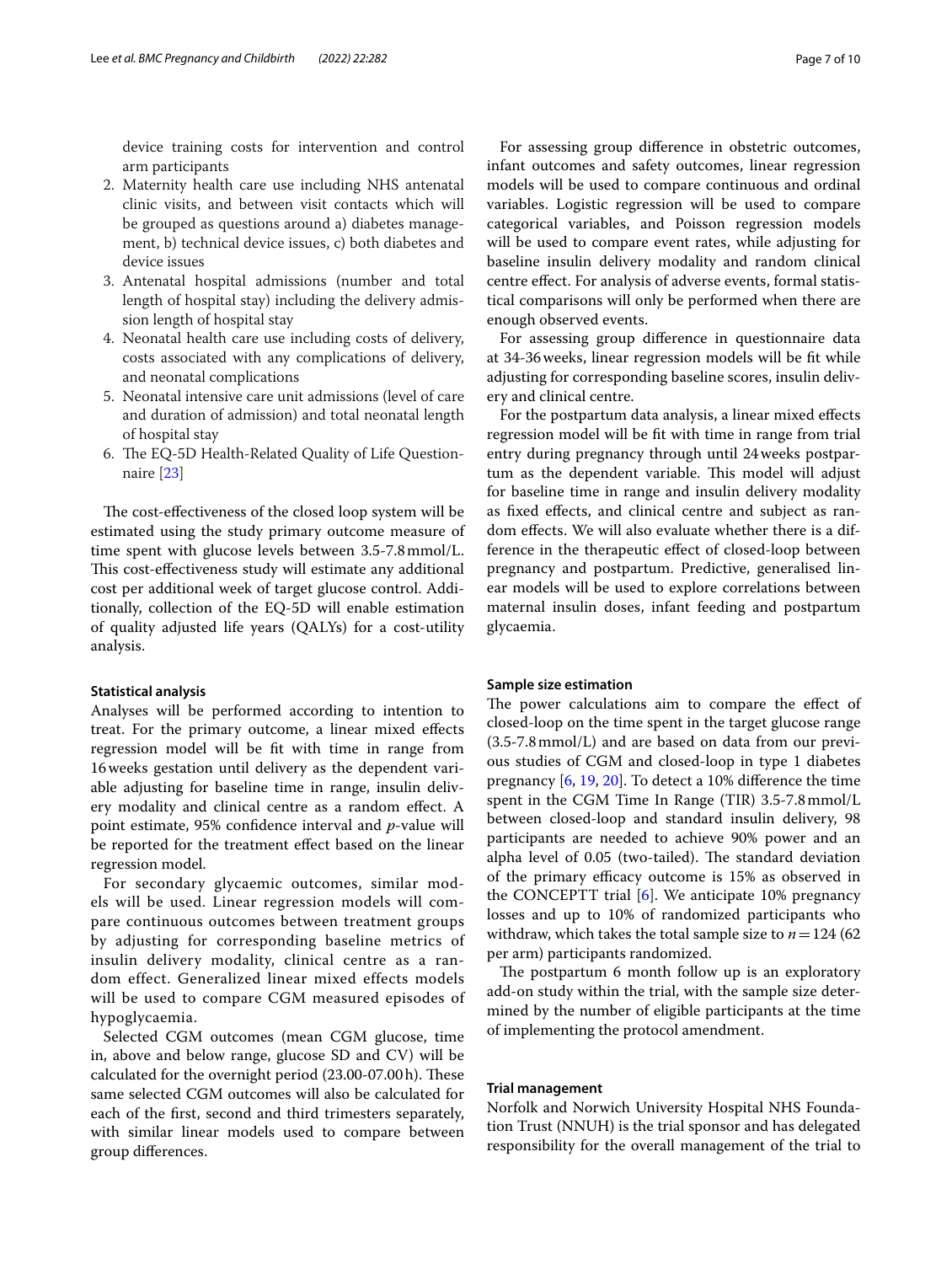the chief investigator and Norwich Clinical Trials Unit, including the trial design, coordination, monitoring and analysis and reporting of results. A Trial Management Group TMG has been set up to assist with developing the design, co-ordination and strategic management of the trial.

### **Data management**

Data and statistical analyses will be handled by the Jaeb Center for Health Research, Tampa, Florida, United States of America in conjunction with Norwich Clinical Trials Unit, Norwich, United Kingdom.

### **Trial steering committee**

The Trial Steering Committee (TSC) is responsible for oversight of the trial in order to safeguard the interests of trial participants. The TSC will meet 6-monthly to review progress of the trial and provide advice to the chief investigator, Norwich Clinical Trials Unit, funder and sponsor.

### **Independent data monitoring committee**

The Independent Data Monitoring Committee (IDMC) is responsible for safeguarding the interests of trial participants, monitoring the accumulating data and making recommendations to the TSC on whether the trial should continue as planned. The IDMC is the only oversight body that has access to unblinded accumulating comparative data.

# **Discussion**

This trial aims to evaluate the clinical efficacy of automated closed-loop in pregnant women with type 1 diabetes. It will also provide insight into women's and health care professionals' experiences of using closed-loop as well as estimates of its cost-efectiveness and cost-utility which will inform provision of closed-loop in NHS healthcare settings. It may be able to assess whether closed-loop has an efect on obstetric and neonatal health outcomes.

Future individual patient data meta-analyses using data from AIDAPT and four ongoing studies of closedloop (NCT0452097, NCT03774186, NCT04902378, NCT04492566) are planned to examine the efects on rarer pregnancy outcomes such as severe hypoglycaemia and diabetic ketoacidosis events. This may also be able to examine diferences between diferent hybrid closed-loop systems, including commercially available systems and pregnancy-specifc automated insulin delivery [\[10](#page-8-13), [31\]](#page-9-12).

Results from studies in non-pregnant populations suggest that automated insulin delivery systems can safely improve glycemia across age groups ranging from very young to older aged people with type 1 diabetes. Results from two short duration randomized crossover studies performed during pregnancy are conficting, one with and one without improved time spent in the type 1 diabetes pregnancy target glucose range [[19,](#page-9-2) [20](#page-9-0)]. This is the largest randomized study to examine use of closed-loop insulin delivery throughout pregnancy. It will inform patients, caregivers, healthcare professionals and funding agencies regarding the use of automated insulin delivery in pregnant populations with type 1 diabetes.

### **Dissemination**

A report will be written for the funding bodies and for peer-reviewed publication and will be disseminated to international lay and scientifc audiences.

#### **Abbreviations**

CGM: Continuous glucose monitoring; CV: Coefficient of variation; EQ-5D: Euroqol Five Dimensions Health-Related Quality of Life Questionnaire; HbA1c: Haemoglobin A1c; IDMC: Independent data monitoring committee; INSPIRE: the INsulin delivery Systems: Perspectives, Ideas, Reflections and Expectations questionnaire; MDI: Multiple daily injections; NICE: National Institute for Health and Care Excellence; PPI: Patient and public involvement; SAEs: Serious Adverse Events; SADEs: Serious Adverse Device Efects; SD: Standard deviation; TSC: Trial steering committee; TIR: Time in range.

#### **Acknowledgements**

Our friend and co-author Professor Fiona Denison (University of Edinburgh, Scotland) died after Covid-19 devastated her mental health and wellbeing. She contributed to the design of AiDAPT over many years, and sadly died during the preparation of this manuscript. She is much missed; [https://www.](https://www.bmj.com/content/376/bmj.o237) [bmj.com/content/376/bmj.o237.](https://www.bmj.com/content/376/bmj.o237) We are grateful to all the trial participants, their partners and babies who have enthusiastically supported our research. We would also like to acknowledge our Patient Public Involvement contributors, Mrs. Sarah Cains and Ms. Goher Ayman for their invaluable input into the development of the study protocol, and key management decisions via their trial steering committee attendances. We also thank Emma Flanagan and Glenn Harden and staff at the Norwich Clinical Trials Unit for running this trial. For technical CGM support, training of trial staff and ensuring procurement of CGM devices throughout the Covid-19 lockdowns, we particularly thank Stefania Guerra (Manager Clinical Science Liaison. Dexcom, Edinburgh, UK). For assistance with the complex legal, fnancial and contractual issues we sincerely thank Mercedes Mills, Graham Horne and Tracy Moulton (Research and Innovation services, University of East Anglia, Norwich UK).

#### AiDAPT Collaborative Group.

Katharine Hunt, Helen Rogers, King's College Hospital, *London, UK*. Damian Morris, Duncan Fowler, Josephine Rosier, Zeenat Banu, Sarah Barker, Gerry Rayman Ipswich Hospital NHS Trust, *Ipswich, UK*. Eleanor Gurnell, Caroline Byrne, Andrea Lake, Katy Davenport, Jeannie Grisoni, Shannon Savine Cambridge University Hospitals NHS Foundation Trust, *Cambridge*, *UK*. Helen Murphy, Tara Lee, Tara Wallace, Alastair McKelvey, Elizabeth Turner, Nina Willer, Norfolk and Norwich University Hospital, *Norwich, UK*. Corinne Collett, Mei-See Man, Emma Flanagan, Matt Hammond, Lee Shepstone, Norwich Clinical Trials Unit, *Norwich, UK.* Anna Brackenridge, Sara White, Anna Reid, Olanike Okolo, Guys and St Thomas' NHS Foundation Trust, *London, UK*. Eleanor Scott, Del Endersby Leeds Teaching Hospitals NHS Trust, *Leeds, UK*. Anna Dover, Frances Dougherty, Susan Johnston, Rebecca Reynolds, Royal Infrmary of Edinburgh, *Edinburgh, UK*. Robert Lindsay, David Carty, Sharon Mackin, Isobel Crawford, Ross Buchan, Glasgow Royal Infrmary, *Glasgow, UK*. David McCance, Louisa Jones, Joanne Quinn, Belfast Health and Social Care Trust, *Belfast, Northern Ireland.* Sarah Cains, Goher Ayman Patient and Public Involvement (PPI) Leads.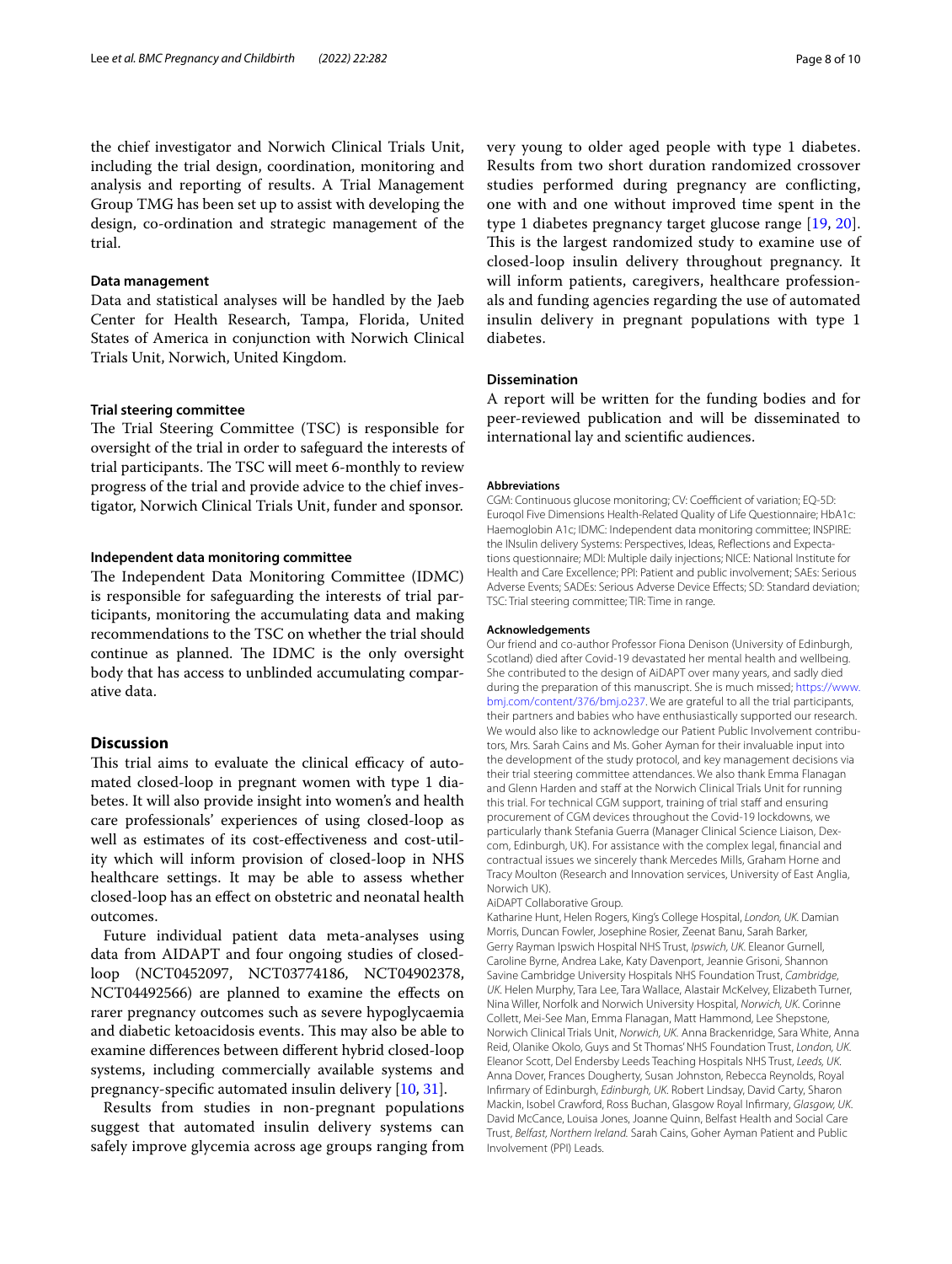### **Authors' contributions**

TTML, CC and HRM co-wrote the frst draft of the manuscript. The statistical analysis plan was written with input from CK, JS, LEB and LS. All authors (TTML, CC, MM, MH, LS, SH, EG, CB, EMS, RSL, DM, AB, ARD, RMR, KFH, DRM, KB, DR, JL, LEB, JS, CK, MEW, RH and HRM) contributed to the conception and/or development of the study and read and approved the fnal manuscript.

#### **Funding**

The trial is funded by the National Institute for Health Research Efficacy and Mechanism Evaluation programme (NIHR EME reference 16/35/01). The views expressed in this publication are those of the authors and not necessarily those of the NHS, the National Institute for Health Research or the UK Department of Health. Data management and statistical centre support from JDRF awards #22-2013-266 and #2-RSC-2019-828-M-N.

Dr. Tara TM Lee is funded by a Diabetes Research & Wellness Foundation Sutherland-Earl Clinical Fellowship (reference SECF/21).

Funders had no role in the design of the study; in the collection, handling, analysis or interpretation of data; or in the decision to submit the protocol manuscript for publication.

### **Availability of data and materials**

Requests for access to trial data and stored samples will be considered, and approved in writing where appropriate, after formal application to the TSC. Inquiries for data should be addressed to the principal investigator Prof Helen R. Murphy.

#### **Declarations**

#### **Ethics approval and consent to participate**

This clinical study protocol was given favourable opinion by the East of England (Cambridge Central Research Ethics Committee reference 18/EE/0084) and approved by the Health Regulation Authority (HRA) for participating NHS organisations in England and by NHS organisations in Scotland and Northern Ireland. Each participant signed a consent form prior to participating in the study. A notifcation of no objection was provided by the Medicines and Healthcare Products Regulatory Agency (MHRA) prior to CE marking of the CamAPS FX and Dexcom G6 CGM.

#### **Consent for publication**

Not applicable.

#### **Competing interests**

HRM sits on the Medtronic European Scientifc Advisory Board and reports speaker honoraria from Dexcom, Abbott, Medtronic and Novo Nordisk. EMS reports receiving speaker honoraria from Abbott Diabetes Care and Eli-Lilly. RH reports receiving speaker honoraria from Eli Lilly, Dexcom and Novo Nordisk, receiving license and/or consultancy fees from B. Braun and Abbott Diabetes Care; patents related to closed-loop, and being director at CamDiab. MEW reports patents related to closed-loop and being a consultant at CamDiab. SH is a UK member of the Medtronic Advisory Board and reports being a consultant at CamDiab and providing training for Dexcom. Dexcom are supplying CGM systems at reduced cost.

#### **Author details**

<sup>1</sup> Norwich Medical School, University of East Anglia, Floor 2, Bob Champion Research and Education Building, Rosalind Franklin Road, Norwich Research Park, Norwich, UK.<sup>2</sup> Norwich Clinical Trials Unit, Norwich Medical School, University of East Anglia, Norwich, UK.<sup>3</sup> Cambridge University Hospitals NHS Foundation Trust, Cambridge, UK. <sup>4</sup> Leeds Institute of Cardiovascular and Metabolic Medicine, University of Leeds, Leeds, UK. <sup>5</sup>Institute of Cardiovascular and Medical Sciences, University of Glasgow, Glasgow, UK. <sup>6</sup>Department of Diabetes & Endocrinology, East Suffolk & North Essex Foundation Trust, The Ipswich Hospital, Suffolk, UK.<sup>7</sup> Department of Diabetes & Endocrinology, Guy's and St Thomas' NHS Foundation Trust, London, UK. <sup>8</sup>Edinburgh Centre for Endocrinology and Diabetes, Royal Infrmary of Edinburgh, Edinburgh, UK. <sup>9</sup> Centre for Cardiovascular Science, University of Edinburgh, Edinburgh, UK. <sup>10</sup>King's College Hospital NHS Foundation Trust, London, UK. <sup>11</sup> Regional Centre for Endocrinology and Diabetes, Royal Victoria Hospital Belfast, Belfast, Northern Ireland. <sup>12</sup>Barnard Health Research Ltd, Southampton, UK. <sup>13</sup>The Usher Institute, University of Edinburgh, Edinburgh, Scotland. 14Jaeb Center

For Health Research, Tampa, Florida, USA. 15Wellcome Trust–Medical Research Council Institute of Metabolic Science, University of Cambridge, Cambridge, UK.

Received: 23 February 2022 Accepted: 4 March 2022 Published online: 05 April 2022

#### **References**

- <span id="page-8-0"></span>1. Murphy HR, Howgate C, O'Keefe J, Myers J, Morgan M, Coleman MA, et al. Characteristics and outcomes of pregnant women with type 1 or type 2 diabetes: a 5-year national population-based cohort study. Lancet Diabetes Endocrinol. 2021 Mar;9(3):153–64.
- <span id="page-8-1"></span>2. Maresh MJA, Holmes VA, Patterson CC, Young IS, Pearson DWM, Walker JD, et al. Glycemic targets in the second and third trimester of pregnancy for women with type 1 diabetes. Diabetes Care. 2015 Jan;38(1):34–42.
- <span id="page-8-2"></span>3. Battelino T, Danne T, Bergenstal RM, Amiel SA, Beck R, Biester T, et al. Clinical targets for continuous glucose monitoring data interpretation: recommendations from the international consensus on time in range. Diabetes Care. 2019 Aug;42(8):1593–603.
- <span id="page-8-3"></span>4. Lambert K, Holt RIG. The use of insulin analogues in pregnancy. Diabetes Obes Metab. 2013;15(10):888–900.
- 5. Kallas-Koeman MM, Kong JM, Klinke JA, Butalia S, Lodha AK, Lim KI, et al. Insulin pump use in pregnancy is associated with lower HbA1c without increasing the rate of severe hypoglycaemia or diabetic ketoacidosis in women with type 1 diabetes. Diabetologia. 2014;57(4):681–9.
- <span id="page-8-4"></span>6. Feig DS, Donovan LE, Corcoy R, Murphy KE, Amiel SA, Hunt KF, et al. Continuous glucose monitoring in pregnant women with type 1 diabetes (CONCEPTT): a multicentre international randomised controlled trial. Lancet. 2017;390(10110):2347–59.
- <span id="page-8-5"></span>7. Glinianaia SV, Tennant PWG, Bilous RW, Rankin J, Bell R. HbA (1c) and birthweight in women with pre-conception type 1 and type 2 diabetes: a population-based cohort study. Diabetologia. 2012;55(12):3193–203.
- <span id="page-8-6"></span>8. Murphy HR, Rayman G, Duffield K, Lewis KS, Kelly S, Johal B, et al. Changes in the glycemic profiles of women with type 1 and type 2 diabetes during pregnancy. Diabetes Care. 2007;30(11):2785–91.
- 9. Tundidor D, Meek CL, Yamamoto J, Martínez-Bru C, Gich I, Feig DS, et al. Continuous glucose monitoring time-in-range and HbA1c targets in pregnant women with type 1 diabetes. Diabetes Technol Ther. 2021;23(10):710–4.
- <span id="page-8-13"></span>10. O'Malley G, Ozaslan B, Levy CJ, Castorino K, Desjardins D, Levister C, et al. Longitudinal observation of insulin use and glucose sensor metrics in pregnant women with type 1 diabetes using continuous glucose monitors and insulin pumps: the LOIS-P study. Diabetes Technol Ther. 2021;23(12):807–17.
- <span id="page-8-7"></span>11. Kjölhede K, Berntorp K, Kristensen K, Katsarou A, Shaat N, Wiberg N, et al. Glycemic, maternal and neonatal outcomes in women with type 1 diabetes using continuous glucose monitoring during pregnancy – pump vs multiple daily injections, a secondary analysis of an observational cohort study. Acta Obstet Gynecol Scand. 2021;100(5):927–33.
- <span id="page-8-8"></span>12. Breton MD, Kanapka LG, Beck RW, Ekhlaspour L, Forlenza GP, Cengiz E, et al. A randomized trial of closed-loop control in children with type 1 diabetes. N Engl J Med. 2020;383(9):836–45.
- 13. Ware J, Allen JM, Boughton CK, Wilinska ME, Hartnell S, Thankamony A, et al. Randomized trial of closed-loop control in very Young children with type 1 diabetes. N Engl J Med. 2022;386(3):209–19.
- <span id="page-8-9"></span>14. Bergenstal RM, Nimri R, Beck RW, Criego A, Laffel L, Schatz D, et al. A comparison of two hybrid closed-loop systems in adolescents and young adults with type 1 diabetes (FLAIR): a multicentre, randomised, crossover trial. Lancet. 2021;397(10270):208–19.
- <span id="page-8-10"></span>15. Murphy HR, Elleri D, Allen JM, Harris J, Simmons D, Rayman G, et al. Pathophysiology of postprandial hyperglycaemia in women with type 1 diabetes during pregnancy. Diabetologia. 2012;55(2):282–93.
- <span id="page-8-11"></span>16. Goudie RJB, Lunn D, Hovorka R, Murphy HR. Pharmacokinetics of insulin Aspart in pregnant women with type 1 diabetes: every day is diferent: table 1. Diabetes Care. 2014;37(6):e121–2.
- <span id="page-8-12"></span>17. Murphy HR, Elleri D, Allen JM, Harris J, Simmons D, Rayman G, et al. Closed-loop insulin delivery during pregnancy complicated by type 1 diabetes. Diabetes Care. 2011;34(2):406–11.